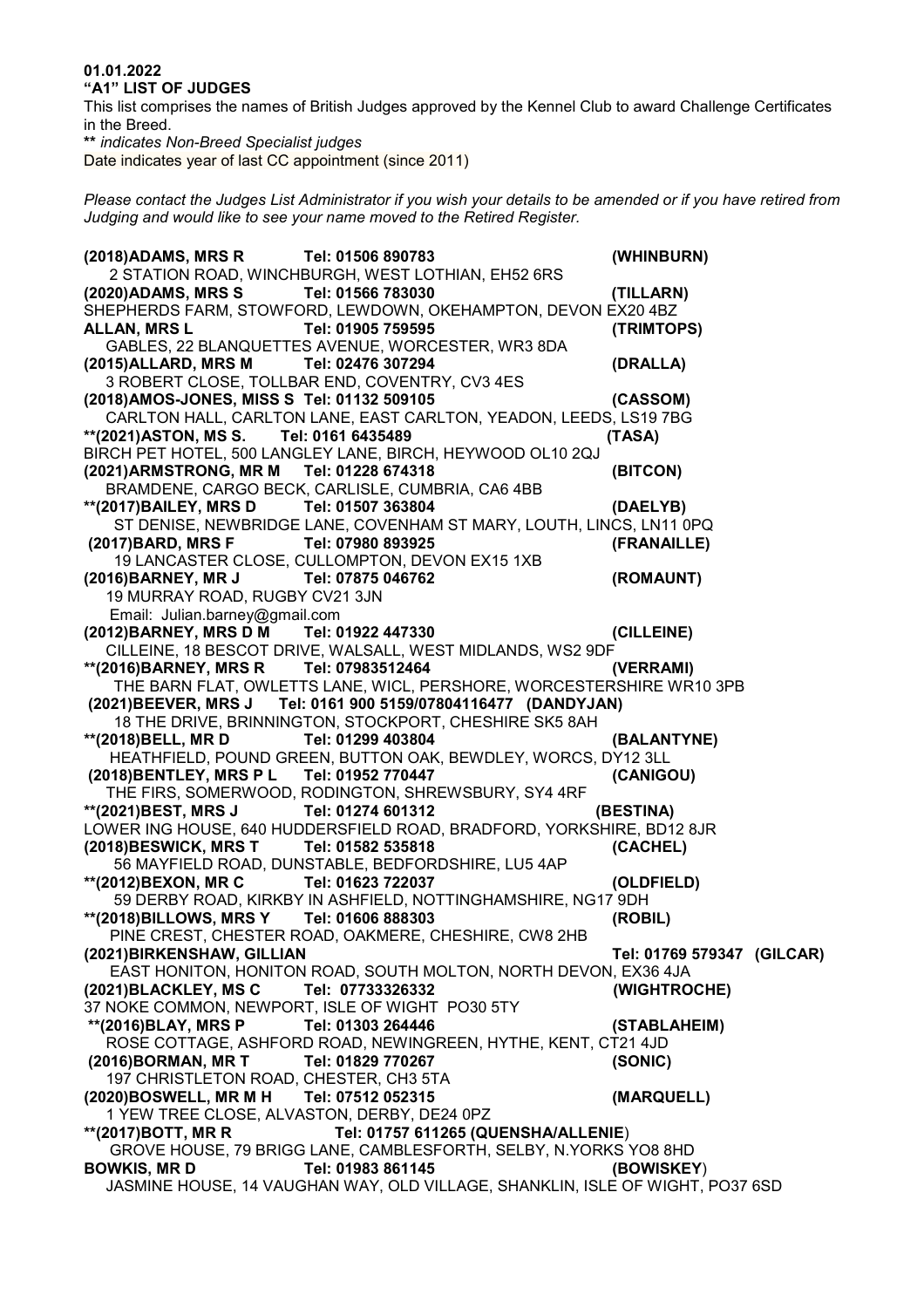**(2012)BROWN, MR R Tel: 02897 562716 (METKAR)** METKAR COTTAGE, 47 MAGHERATIMPANY ROAD, BALLYNAHINCH, CO DOWN, BT24 8NZ **(2017)BROWN, MRS A A Tel: 02897 562716 (METKAR)** METKAR COTTAGE, 47 MAGHERATIMPANY ROAD, BALLYNAHINCH, CO DOWN, BT24 8NZ **BROWN, MRS H Tel: 01325 460375 (ATHERBRON)** 15 CLARE AVENUE, DARLINGTON, CO DURHAM, DL3 8SJ **(2019)BUCK, MRS T Tel: 01487 479736 (CLAVAIRE)**  IVY FARMHOUSE, COOKS LANE, CONINGTON, CAMBRIDGESHIRE PE7 3QE **(2016)BUNTING, MRS S Tel: 01670 514522 (MOSSDEW)** 11 TRIUMPH GREEN, COLLINGWOOD MANOR, MORPETH, NORTHUMBERLAND NE61 2FE **(2019)BUNTING, MR T R Tel: 01670 514522 (MOSSDEW)** 11 TRIUMPH GREEN, COLLINGWOOD MANOR, MORPETH, NORTHUMBERLAND NE61 2FE **(2019) CARPENTER, MR P Tel: 07905 434462 (RUPHILL) \*\*(2016)CARTLEDGE, MRS C E Tel: 01344 424144 (RYSLIP)** RYSLIP KENNELS, CHURCH LANE, BINFIELD, BRACKNELL, RG42 5NL **(2021)CHAMBERS, MR L Tel: 07710 421932 (SELNNA)** 23 ALLENBROOK MEWS, MILLBROOK, LARNE, CO. ANTRIM BT40 2QB **\*\*(2017)CLUBB, MRS DONNA Tel: 01307461221 (OROSHAZA)** 62 OLD HALKERTON ROAD, FORFAR, ANGUS, DD8 1JP **(2019)COLLINS, MR M Tel: 01913 889538 (CANDYKE)** 22 DANELAW, GREAT LUMLEY, CHESTER-LE-STREET, CO. DURHAM, DH3 4LU **(2012)COAR, MRS M Tel: 01200 441865 (CORMARA)** CLOVER COTTAGE, SAWLEY, CLITHEROE, LANCS, BB7 4LE \*\***(2019)COODE, MRS C Tel: 01989 740296 (WARRINGAH)** WARRINGAH, VALLEY VIEW, FOWNHOPE, HEREFORDSHIRE, HR1 4PU **\*\*(2016)CORBETT, MRS A Tel: 024 76 747577 (TRIMERE)**  160 BEVERLEY AVENUE, NUNEATON, CV10 9JR **(2021)COSTELLO, MR K S Tel: 01455 646389 (JUDIKA)** 8 LOVELACE CRESCENT, ELMESTHORPE, LEICESTER, LE9 7SL **\*\*(2019)COX, MR L Tel: 01278 760210 (VANITONIA)** VANITONIA, KASTON KENNELS, VOLE ROAD, MARK HIGHBRIDGE, SOMERSET, TA9 4PE<br>20)COX, MRS S V Tel: 01932 244537 **(2020)COX, MRS S V Tel: 01932 244537 (SUVERN)** 2 BROAD CLOSE, WALTON-ON-THAMES, SURREY, KT12 4QX **(2018)CRAIG, MR D Tel: 01792 864402 (ALISMA)** 22 NEW ROAD, YNYSMEUDWY, PONTARDAWE, SWANSEA, SA8 4PJ **(2021)CRAIG, MRS J Tel: 01792 864402 (ALISMA)** 22 NEW ROAD, YNYSMEUDWY, PONTARDAWE, SWANSEA, SA8 4PJ **(2022) CRAIG, MISS N Tel: 07850 492442 (NICIBEC)** OLD TOLL BAR COTTAGE, MOULDEN BROW, FENISCOWLES, BLACKBURN, LANCS BB2 5JB Email: [nicibec@yahoo.com](mailto:nicibec@yahoo.com) **(2018)CRITCHLEY, MRS B Tel: 01617 668538 (WHIPSPAN)** DUDLEY HOUSE, RINGLEY ROAD, WHITEFIELD, MANCHESTER, M45 7TG **(2015)CROSSLEY, MR A Tel: 01642 562466 (ATHERBRON & KAYALAN)** 32 SLEDWICK ROAD, BILLINGHAM, CLEVELAND, TS23 3HU **(2017)CROWLEY, MRS L Tel: 01394 384554 (ASHALON)** FYNNBRIDGE, TOP STREET, MARTLESHAM, SUFFOLK, IP12 4RD **(2021)DALTREY, MR J TEL: 01634 364539 (BANANADANCE)** GUILDSTEAD COURT, YELSTED LANE, YELSTED, KENT, ME9 7UT **DANIELS, MRS A Tel: 01628 661856 (STARBOURNE)** 69 CONWAY RD, TAPLOW, MAIDENHEAD, BERKS, SL6 0LB **(2018)DARBY, MISS J Tel: 01827 373283, or 07479 689018. (CLASSICWAY)** THE GRANGE, CLIFTON ROAD, NETHERSEAL, DERBY, DE12 8BX **(2018)DARBY, MR P Tel: 01926 612070 (DARGESS)** 26 DADGLOW ROAD, BISHOPS ITCHINGTON, WARWICKSHIRE, CV47 2TG **DENTON, MR P Tel: 01793 702294 (DAWGIL)** 19 SOUTHWOLD CLOSE, OAKHURST, SWINDON, WILTS, SN25 2BD **(2022) DEWHURST, MISS H Tel: 01726 851632 (LAPIDARY)** 6 RUDDLEMOOR, ST. AUSTELL, CORNWALL, PL26 8XF **(2017)DONNELLAN, MRS Y Tel: 01243 373422 (GARDENSTONE)** MAY COTTAGE, 147 STEIN ROAD, SOUTHBOURNE, EMSWORTH, HAMPSHIRE, PO10 8PN **\*\*(2012)DYE, MR P Tel: 01603 860469 (TARRAZZO)** 81 DRAYTON HIGH ROAD, DRAYTON, NORWICH, NORFOLK, NR8 6AJ **EDWARDS, MRS B Tel: 01902 790022 (LAWNSWAE)**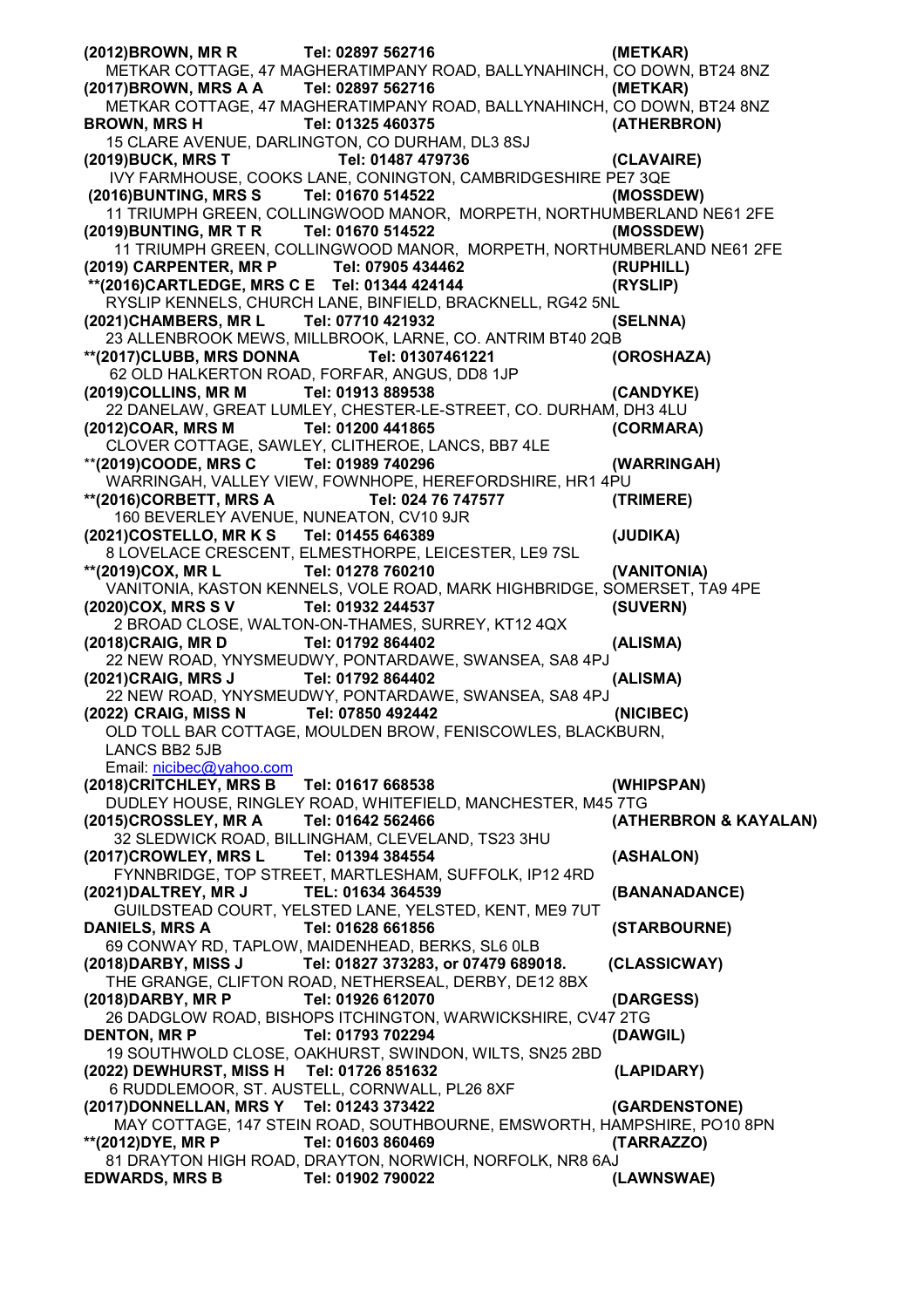153 LAWN COTTAGES, LAWN LANE, COVEN, WOLVERHAMPTON, STAFFS, WV9 5VA<br>117)ELLISON, MISS Shipsite: 01460 62871 **(2017)ELLISON, MISS S Tel: 01460 62871 (WITHIFLOR)** WOODBIND COTTAGE, COURT MILL LANE, WADEFORD, NR CHARD, SOMERSET TA20 3AX **(2017)EWAN, MRS S. Tel: 01828 686331 (CRAIGDEAN)**  BRAMLEY COTTAGE, CRAIGDALLIE, INCHTURE, PERTHSHIRE PH14 9QT **(2018)FAIRBAIRN, MRS J Tel: 01563 539445 (CARMELFAIR)** GLENCAIRN COTTAGE, 15 FENWICK ROAD, KILMAURS, AYRSHIRE, KA3 2TE **(2019)FAJARDO, MRS J Tel: 01322 608571 (SAN MATAYO)**  18 LODGE LANE, SPONDON, DERBY DE21 7GD<br>FLEMING, MRS S Tel: 01236 752526 **Fel: 01236 752526 (PALACECRAIG)** LOW PALACECRAIG COTTAGE, AIRDRIE, SCOTLAND, ML6 9RG (2019) **(2019)FORFAR, MR L Tel: 01889 500468 (GLASEDIN)** 11 THE BLYTHE, KINGSTONE, STOWE BY CHARTLEY, STAFFORD, ST18 0LT<br>1)FORFAR, MRS M Tel: 01889 500468 (GLASEDIN) **(2021)FORFAR, MRS M Tel: 01889 500468 (GLASEDIN)** 11 THE BLYTHE, KINGSTONE, STOWE BY CHARTLEY, STAFFORD, ST18 0LT **\*\*(2021)FOSTER, MR B Tel: 01325 320960 (STORMPASTURE)** 5 DURHAM ROAD, AYCLIFFE VILLAGE, CO. DURHAM, DL5 6LJ **\*\*(2015) GADSBY, MR M Tel: 01772 687301 (AFTERGLOW)** MEADOW GREEN CATTERY, MOSS HOUSE LANE, WESTBY, PRESTON PR4 3PE **(2017)GAIN, MRS K Tel: 01775 640889 (MOLKARA)** CHESTERSON, BLACK HOLE DROVE, WEST PINCHBECK, SPALDING, LINCS, PE11 3QL \*\***(2011)GATES, MRS E Tel: 01226 766866 (SCHONBLICK)** 19 INGS WAY, INGBIRCHWORTH, PENISTON, SHEFFIELD, S36 7GL **(2018)GILL DAVIS, MRS J Tel: 01885 482404 (ROSECOURT)** BROOK HOUSE, EDVIN LOACH, NR BROMYARD, HEREFORDSHIRE, HR7 4PW **(2018)GILMOUR, MRS J Tel: 01673 866232 (CHAVEZ)** BRYHER HOUSE, MARKET RASEN ROAD, DUNHOLME, LINCOLN, LN2 3QZ **(2019)GLADMAN, MRS S Tel: 01909 481101 (CHATIVORE)**  57 HARSTOFT AVENUE, WORKSOP, NOTTINGHAM S81 0HS<br>(2014)GLEN, MSI Tel: 01845 577764 **(2014)GLEN, MS I Tel: 01845 577764 (MUTINI & WILHOLME)** CARLTON COTTAGE, DEANS SQUARE, TOPCLIFFE, THIRSK, NORTH YORKSHIRE, YO7 3RT 18) GLENDINNING, MS F Tel: 01226 711207 **(2018)GLENDINNING, MS F Tel: 01226 711207 (PLAIGLEN)** BRIERLEY KENNELS, HOLMSLEY LANE, BRIERLEY GAP, BARNSLEY, YORKS, S72 9EX **(2012)GLENNERSTER, MRS J Tel: 01253 765037 (GLENNTREE)** GREEN RIGG, PEEL HILL, PEEL, BLACKPOOL, FY4 5JP \*\***(2015)GORMAN, MRS K Tel: 01788 860590 (WALGOREG)** CHESLYN, STANFORD ROAD, SWINFORD, LUTTERWORTH, LEICESTERSHIRE, LE17 6BJ **\*\*(2021)GRAHAM, MRS J Tel: 01229 464203 (NYLIRAM)** 5 ALEXANDER PLACE, ASKHAM IN FURNESS, CUMBRIA, LA16 7BT **\*\*(2014)GRAHAM, MR T Tel: 01229 464203 (NYLIRAM)** 5 ALEXANDER PLACE, ASKHAM IN FURNESS, CUMBRIA, LA16 7BT **\*\*(2021) GRAY, MR W Tel: 01509 813849 (SYGAR)** 10, AINSWORTH DRIVE, SILEBY, LEICESTERSHIRE LE12 7QN **(2018)GREGORY, MRS S Tel: 01594 542286 (GLASFRYN)**  BLACKWELL HOUSE, PUDDLEBROOK, DRYBROOK, GLOS. GL17 9HP **(2019)GRICE, MRS D Tel: 01744 819045 (KYNA)** 33 ALICE STREET, SUTTON, ST HELENS, MERSEYSIDE, WA9 3LL **(2019)GRICE, MR K P Tel: 01744 819045 (KYNA)** 33 ALICE STREET, SUTTON, ST HELENS, MERSEYSIDE, WA9 3LL **(2018)GRIFFITH, MR G Tel: 01745 730664 (GLANERCH**) TANGLEWOOD, ALLT GOCH, ST ASAPH, CLWYD, LL17 0BP **(2022**)**GRIST, MRS W** (2019) **Tel: 01672 811170 (KASORDON)**  4 WELL MEADOW, BURBAGE, MARLBOROUGH, WILTSHIRE, SN8 3AD **\*\*(2013) GULLON, MR C Tel: 01677 425243 (BARNFALL)** WESTVIEW, LONDONDERRY, NORTHALLERTON, NORTH YORKSHIRE, DL7 9ND **(2016)HACKETT, MRS A Tel: 07464615389 (LINDRIDGE)** BRYNGARREG, BWLCH Y FFRIDD, NEWTOWN, POWYS SY16 3JW **(2021)HALKETT, MISS P Tel: 01236 738377 (WILJANA)** 108 GLEN SANNOX DRIVE, CRAIGMARLOCH, CUMBERNAULD, G68 0GB **\*\*(2018)HARAN, MR G Tel: 01505 685539 (MACGREGOR)** 2 AUCHENGREE ROAD, GLENGARNOCK, NORTH AYRSHIRE, KA14 3BY **(2014)HARRIS, MRS C Tel: 01945 410170 (MELGROVE)** THE GATEHOUSE, 74 SANDBANK, WISBECH ST. MARY, CAMBRIDGESHIRE PE13 4SE **(2021)HATTON MRS M Tel: 01942 739328 (ROYALDEAN)**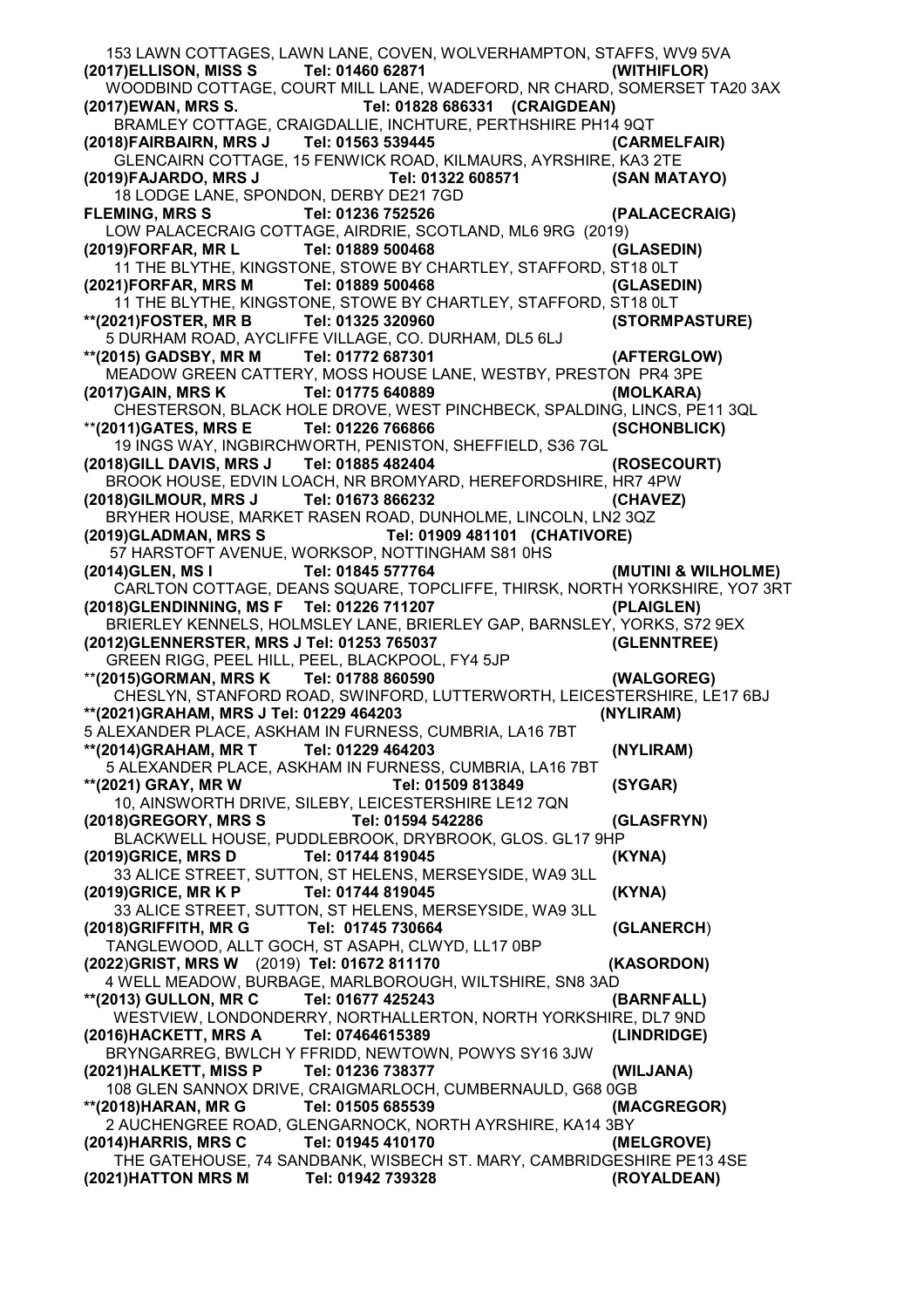14 WINDERMERE ROAD, ORRELL, WIGAN, LANCS WN5 8PG **(2012)HILL, MRS J Tel: 01824 780681 (JUDENA)** PINE TREE COTTAGE, RHYDTALOG ROAD, LLANARMONYNLAL, MOLD, CLWYD, CH7 4QS **\*\*(2011)HOLLINGS, MRS P Tel: 01132 505113 (GUNALT)** CHURCH HOUSE, CARLTON, YEADON, LEEDS, LS19 7BG **(2017)HOLMES, MRS A Tel: 01642 484884 (KENAN)** 43 BOROUGH ROAD, REDCAR, CLEVELAND, TS10 2EG<br>121)HOOPER, MRS Land Tel: 01686 650611 **(2021)HOOPER, MRS L Tel: 01686 650611 (SPENDLES)** CAE CWPAN, BWLCH-Y-FRIDD, NEWTOWN, POWYS, SY16 3JW<br>013)HOSKINS, MR A Tel: 07970341158 **(2013)HOSKINS, MR A Tel: 07970341158 (HANLEY)** "HANLEY" 67 OAKHILL PARK, SKEWEN, NEATH, GLAMORGAN, SA10 6TQ **\*\*(2015)HOWES, MRS A Tel: 07885 442757 (MEDOGOLD** 221 THE MOORS, KIDLINGTON, OXFORD OX5 2AE Email: [dinihowes@gmail.com](mailto:dinihowes@gmail.com) **(2016)HUGHES, MISS A. Tel: 01745 353715 (GLANTRAETH)**  7, FFORDD DERWEN, RHYL, CLWYD, LL18 2LT **HUME**, MRS R Tel: 01661 852166 **(CURRAGOWRIE)** 252 HEXHAM ROAD, BANKTOP, THROCKLEY, NEWCASTLE ON TYNE, NE15 9QU **(2021**)**HUNT, MR L J Tel: 01590 610238 (SETTHORNES)** 3 BAYS ROAD, PENNINGTON, LYMINGTON, HANTS, SO41 8HL **(2022) HUTSON, MRS S** (2020) **Tel: 01603 304560 (STOBYTILL)** 4 THOR CLOSE, NORWICH, NORFOLK NR7 0JT **(2018)IRWIN, MR J Tel: 01162 717990 (BRIGHTGRASS)** 51 THE YEWS, OADBY, LEICESTER, LE2 5EF ACKSON, MR R W Tel: 01433 630020 **\*\*JACKSON, MR R W Tel: 01433 630020 (ROMALINE)** MOMPESSON KENNELS, TIDESWELL LANE, EYAM, HOPE VALLEY, DERBYS, S32 5RD **\*\*(2016)JACKSON, MRS F Tel: 01433 630020 (MOMPESSON)** MOMPESSON KENNELS, TIDESWELL LANE, EYAM, HOPE VALLEY, DERBYS, S32 5RD **\*\*(2019)JAMES, DR R W Tel: 01832 293422 (JASMORNE)** HOLMESWOOD, MAIN STREET, OLD WESTON, CAMBRIDGESHIRE, PE28 5LL **(2019)JONES, MR A Tel: 01594 544348 (SHENMORE)** SHENMORE, MORSE ROAD, DRYBROOK, GLOUCESTERSHIRE, GL17 9AT **\*\*(2017)JURY, MR A Tel: 01242 603297 (TIBBLESTONE)** BEEHIVE COTTAGE, 34 HAILES, WINCHCOMBE, CHELTENHAM, GL54 5HU **\*\*(2014)JURY, MRS C M Tel: 01242 603297 (TIBBLESTONE)** BEEHIVE COTTAGE, 34 HAILES, WINCHCOMBE, CHELTENHAM, GL54 5HU **\*\*(2018)KANE, MR F Tel: 01642 485895 (HIRONTOWER)** 71 COAST ROAD, REDCAR, CLEVELAND, TS10 3RD **\*\*(2021)KEELY MRS K Tel: 01263 761319** SHIPDEN, LONG LANE, COLBY, NORWICH, NORFOLK NR11 7 EF **(2011)KERR, MRS K Tel: 01665 575246 (WINDGROVE)** BLUE LODGE, DEAN MOOR, ALNWICK, NORTHUMBERLAND, NE66 2HN **(2021)KETTLE, MISS A Tel: 01268 554619 (LUJESA)** MARVAY, SOUTHEND ROAD, CORRINGHAM, ESSEX, SS17 9ET **(2018)KETTLE, MISS S Tel: 01268 554619 (LUJESA)** MARVAY, SOUTHEND ROAD, CORRINGHAM, ESSEX, SS17 9ET **(2011)LADANOWSKI, MRS H Tel: 01928 714613 (TOWBRAY)** YEW TREE FARM, NORTON, RUNCORN, CHESHIRE, WA7 6PX **LANGLEY, MISS S Tel: 01948 840015 (FRESHET)** BIRKENIA, HEATHWOOD ROAD, HIGHER HEATH, WHITCHURCH, SHROPSHIRE, SY13 2HH **(2017)LAVERTY, MR C Tel: 02890 424459 (LAVERIS)** 86 DOWNSHIRE ROAD, HOLYWOOD, CO. DOWN, NORTHERN IRELAND, BT18 9LY **\*\*(2019)LAWLER, MR G Tel: 01269 539267 (ROQFOLLY)** PEN-Y-WAUN FARM BOARDING KENNELS, LLANEDI, PONTARDDULAIS, CARMS, SA4 0FE **(2019)LEEDING, MRS S Tel: 01594 860421 (FLOROYAL)** FLORA COTTAGE, ASTON BRIDGE ROAD, THE PLUDDS, RUARDEAN, GLOS, GL17 9TZ **(2017)LESTER, MRS P M Tel: 01952 550174 (QUETTADENE)** THE BUNGALOW, FLASHBROOK, NEWPORT, SHROPSHIRE TF10 8EA **(2018)LEWIS MRS T Tel: 07885 934961 (PENMARTAN)** BOURNEHOUSE, BOND END HOLDINGS, YOXALL, EAST STAFFS, DE13 8NJ **(2021)LILL, MRS S Tel: 01276 683750 (ROSBERCON)** PARKSIDE, 3 CASTLE CLOSE, CAMBERLEY, SURREY, GU15 2DT **\*\*(2021)LIMPUS, MR B Tel: 01752 336857 (KARIDELL)** KARIDELL, 62 UNDERLANE, PLYMPTON, PLYMOUTH, DEVON, PL7 1QY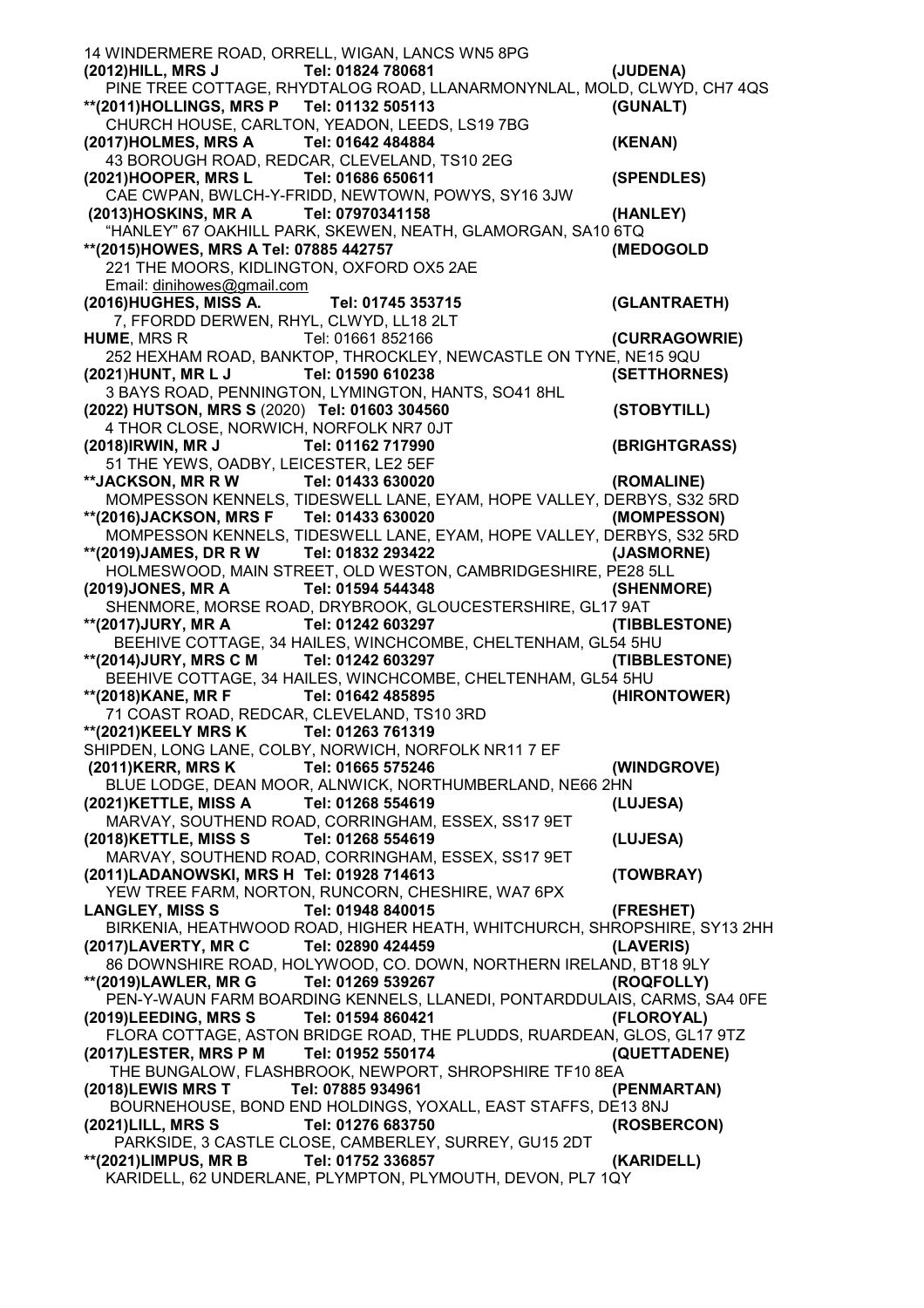**(2018)LOCKWOOD, MRS M Tel: 01844 761236 (CHIMEWOOD)**  CHIMEWOOD, 27 HILL VIEW, GREAT KIMBLE, BUCKINGHAMSHIRE HP17 9TP<br>18)L**UMLEY, MISS D** Tel: 01226 756926 (JIMMISON) **(2018)LUMLEY, MISS D Tel: 01226 756926 (JIMMISON)** 13 DONCASTER ROAD, DARFIELD, BARNSLEY, SOUTH YORKSHIRE, S73 9JB **(2019)MACDONALD, MRS H Tel: 01424 814223 (MOONWOOD)** MOONWOOD, MAIN ROAD, ICKLESHAM, EAST SUSSEX, TN36 4BS **MACE, MR J Tel: 02844328081 (FONESSE)** FONESSE COTTAGE, 79 CASTLEWARD ROAD, STRANGFORD, CO DOWN BT30 7JU **(2015)MACE, MRS F Tel: 02844328081 (FONESSE)** FONESSE COTTAGE, 79 CASTLEWARD ROAD, STRANGFORD, CO DOWN BT30 7JU **\*\*MACKAY, MR C Tel: 01372 810936 (WOODGLADE)** 9 EBBISHAM ROAD, EPSOM, SURREY, KT18 7NP **\*\*(2021)MALE, MRS H Tel: 01903 767582 (MALENBROOK)** 17 GRIFFITHS AVENUE, NORTH LANCING, WEST SUSSEX BN15 0HW **(2015)MARRIS-BRAY, MRS J H Tel: 01427 628788 (HELENWOOD)** 5 FORESTRY COTTS, LAUGHTON WARREN, LAUGHTON, GAINSBOROUGH, LINCS, DN21 3QB **(2021)MASON, MRS C Tel: 01356 624838 (LYNSHOW)** WOODBURN COTTAGE, FARNELL, BRECHIN, ANGUS, DD9 6TW **(2021)MASTERS, MR M J Tel: 01823 662503 (MANCHELA)** WELLINGTON, SOMERSET, TA21 9PE **\*\*(2020)MATHER, MR T Tel: 01514 863570 (BARKLOTS)** 70 HIGHER ROAD, HUNTS CROSS, LIVERPOOL, L26 1TD **(2021) McCABE-BELL, MR B. Tel: 07305 178221 (GRANDTULLY)**  DURANT COTTAGE, 1 HELE LANE, FRITHELSTOCKSTONE, TORRINGTON, DEVON RX38 8JP<br>\*\*McDOWELL, MR J J Tel: 02893 367659 (KAVALA) **\*\*McDOWELL, MR J J Tel: 02893 367659 (KAVALA)** 6 KNOCKAGH HEIGHTS, CARRICKFERGUS, CO. ANTRIM, N. IRELAND, BT38 8QZ **(2018)McLAREN-MARSON, ANGELA Tel: 0208 549 9139 (BENCLEUCH)** 12 CHIVENOR GROVE, HAM, KINGSTON UPON THAMES, SURREY, KT2 5GE **(2014)McLAREN, MRS L Tel: 01259 750280 (BENCLEUCH)** 18 ANN STREET, TILLICOULTRY, CLACKMANANSHIRE, FK13 6NN **\*\*(2014)MEREDITH, MISS M Tel: 01267 237222 (ANDCHELL)** DDOLWERDD, TREVAUGHAN, CARMARTHEN, SA31 3QL **(2019)MILBURN, MRS E Tel: 01227 751526 (BRYNCERI)** BRYNCERI, BUSHEY CLOSE, BOUGHTON, FAVERSHAM, KENT, ME13 9AE **\*\*(2019)MILLER, MRS J Tel: 01455 220330 (FEORLIG)** PEACH TREE COTTAGE, WATLING STREET, WIBTOFT, LUTTERWORTH, LEICS LE17 5BE **(2019)MITCHELL, MRS J Tel: 01283 546099 (GLOWHILL)** 26 MANOR ROAD, STANTON, BURTON-ON-TRENT, STAFFS, DE15 9SN **(2019)MORRIS, MISS C Tel: 01978 840204 (RIONDEL)** HEATHFIELD, PEN Y GRAIG, OFF HILL STREET, RHOS, NR WREXHAM, LL14 1LR **MORRIS, MISS G Tel: 01243 583208** THE ELMS, GREVATTS LANE WEST, BILSHAM, YAPTON, ARUNDEL, SUSSEX, BN18 0LA **\*\*(2021)MORRIS, MR R Tel: 01633 612326 (LASCOED)** OLD PONTYMISTER FARM, RISCA, NEWPORT, GWENT, NP11 6EL **\*\*(2018)MOSEDALE, MR R Tel: 01530 481080 (KNIGHTSBAY)** 3 WILDGOOSE CLOSE, IBSTOCK, LEICESTERSHIRE LE67 6PE **\*\*(2021)MOSS, MR A** (2008) **Tel: 01704 893128 (EWTOR)** PLANTATION COTTAGE, RINGTAIL ROAD, BURSCOUGH, LANCS, L40 8JY **\*\*MOSS, MRS A Tel: 01704 893128 (EWTOR)** PLANTATION COTTAGE, RINGTAIL ROAD, BURSCOUGH, LANCS, L40 8JY **(2018)MURRAY, MR A Tel: 07889124648 (WORLEWOOD)** 72 STRATHORE ROAD, THORNTON, KIRKCALDY KY1 4 DY **(2018)NEEDHAM, MR R Tel: 01142 306802 (MERRYHAZE)** 20 MOORCROFT DRIVE, FULWOOD, SHEFFIELD, S10 4GW **(2021)NOBES-STRONG, MRS L Tel: 01268 784178 (LADLOR**) 64 ALBERT ROAD, ASHINGDON, ROCHFORD, ESSEX SS4 3EZ **(2018) NUGENT MISS A TEL: 0151 285 0005 (NULEA)** email: [e.leather01@blueyonder.co.uk](mailto:e.leather01@blueyonder.co.uk) 102 RAINBOW DRIVE, HALEWOOD, LIVERPOOL, L26 7AG **(2019)PALMER, MRS L Tel: 01724 732282 (ROBRAINE)** MOORINGS, 70 WEST SREET, WINTERTON, SCUNTHORPE, NORTH LINCOLNSHIRE, DN15 9QF **(2019)PARKER, MR G Tel: 01908 565088 (WEYHILL)** 18 FOLLY ROAD, DEANSHANGER, MILTON KEYNES, MK19 6HZ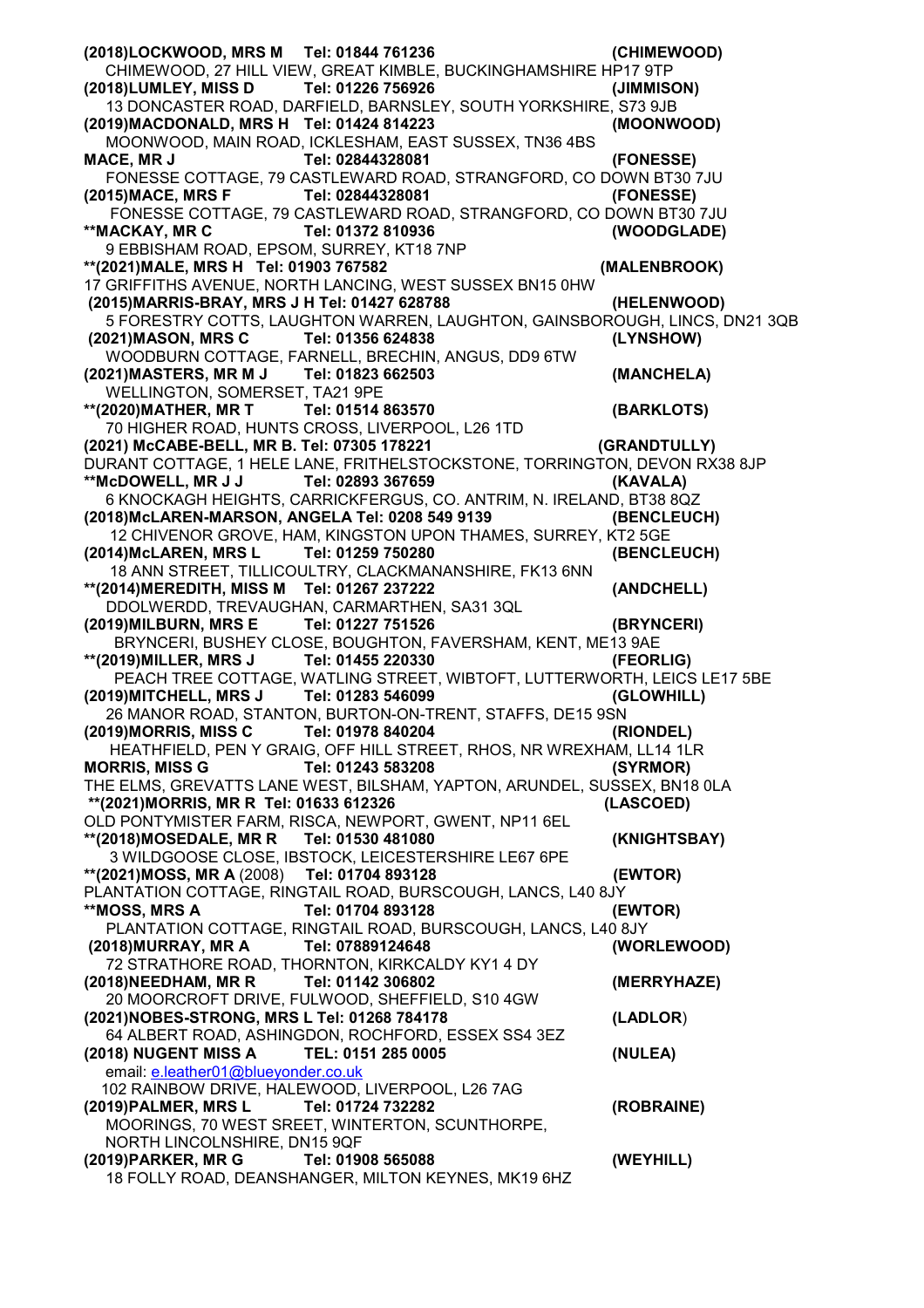**(2021)PARKER, MRS L Tel: 01908 565088 (WEYHILL)** 18 FOLLY ROAD, DEANSHANGER, MILTON KEYNES, MK19 6HZ **(2015)PARKIN, MR G Tel: 01709 874016 (MISTFALL)** 5 BUCKLEIGH ROAD, WATH UPON DEARNE, ROTHERHAM,S63 7JB **(2017)PARKIN, MRS J Tel: 01709 874016 (MISTFALL)** 5 BUCKLEIGH ROAD, WATH UPON DEARNE, ROTHERHAM, S63 7JB<br>119)PARKINSON, MR M Tel: 01276 27316 **(2019)PARKINSON, MR M Tel: 01276 27316 (DILLONPARK)** 5 WOODBRIDGE MANOR, WOODBRIDGE DRIVE, CAMBERLEY, SURREY GU15 3TN **\*\*(2014)PARKINSON, MRS H Tel: 01772 861070 (DAVIUM)** REDLANDS, 151 LIGHTFOOT WALK, HIGHER BARTLE, PRESTON, LANCS, PR34 0L **(2018)PAVEY, MR P Tel: 01944 758743 (JONEVA)**  JONEVA COTTAGE, WEST KNAPTON, MALTON, N YORKS, YO17 8JB<br>018)PEAK, MRS J (2006) Tel: 01772 813232 **\*\*(2018)PEAK, MRS J** (2006) **Tel: 01772 813232 (BAYARD)** MARCLIFF KENNELS, MARSH ROAD, BANK, SOUTHPORT, LANCASHIRE, PR9 8DZ **(2019)PEARCE, MRS C Tel: 07835 803989 (MISKA)** 14 ELDEAN ROAD, DUSTON, NORTHAMPTONSHIRE, NN5 6RF **(2019)PEARCE-GUDGER, MRS G Tel: 02476403453 (PEARKIM)**  3 OAK COTTAGES, OAK LANE, ALLESLEY, COVENTRY, CV5 9DA **\*\*(2019)PINKERTON, MISS S Tel: 01469 532991 (BAREVE)** THE HALLANDS, THORNTON ROAD, GOXHILL, BARROW-UPON-HUMBER SOUTH HUMBERSIDE DN19 7LW **(2019)PLATT, MRS S Tel: 0791 9911779 (CHARBONNEL)** email: [sandycharbonnel@aol.com](mailto:sandycharbonnel@aol.com) CHARBONNEL, NEXT TO CHURCH FARM, THE VILLAGE, THORNTON LE MOORS, CHESTER, CHESHIRE, CH2 4HU (**2021)POP, MRS J Tel: 01323 902180 (BOCABLUE)** email: [jkgpop@sky.com](mailto:jkgpop@sky.com) LITTLE ORCHARD, WANNOCK ROAD, POLEGATE, EAST SUSSEX BN26 5EA<br>(JOALDY) (2012)PRETTY, MRS J R Tel: 01754 873617 **(2012)PRETTY, MRS J R Tel: 01754 873617 (JOALDY)** 14 THE COURT, ANDERBY CREEK, SKEGNESS, LINCS, PE24 5YQ **QUARTERMAIN, MRS A Tel: 01538 753482 (CUTEL)**  HADEN HOUSE FARM, DELPHOUSE, CHEADLE, STOKE ON TRENT, STAFFS, ST10 2NN **\*\*(2017)RATHBONE, MRS A Tel: 01782 624090 (WINPENNY)** 4 HARPER AVENUE, NEWCASTLE UNDER LYME, STAFFORDSHIRE, ST5 9DT **(2014)READ, MR P Tel: 01983 521253 (JARDINISLE)** JARDINISLE COTTAGE, MAIN ROAD, ARRETON, NEWPORT, ISLE OF WIGHT, PO30 3AF **(2019)READER, MISS L V. Tel: 01709 570163 (KANIBOO**) 70 ROCKINGHAM ROAD, SWINTON, MEXBOROUGH, SOUTH YORKSHIRE S64 8ED **(2020) REED, MRS L Tel: 01455 848919 (DELINDERE)** 47 BELLE VUE ROAD, BARWELL, LEICESTERSHIRE, LE9 7PA **(2016)REID, MRS W Tel: 01555 870373 (SHANAZ)** 5 ANGLE PARK, CARSTAIRS JUNCTION, LANARKSHIRE, ML11 8QZ **RICE-STRINGER, MRS B Tel: 01372 450242 (KENNELBOURNE)** 2 GROVE COTTAGES, LEATHERHEAD ROAD, BOOKHAM, LEATHERHEAD, SURREY KT23 4NP **\*\*(2019)RICHARDS, MRS J Tel: 01202 575581 (EASTLANDS)** 28 HULL ROAD, BOURNEMOUTH, DORSET, BH11 9RE **\*\*RICHARDSON, MR Phil L Tel: 01406 350725 (FIONNRUA)** FIELD FARM HOUSE, FIELD FARM LANE, SUTTON BRIDGE, SPALDING, LINCS, PE12 9SN **\*\*RICHARDSON, MRS A Tel: 01406 350725 (FIONNRUA)** FIELD FARM HOUSE, FIELD FARM LANE, SUTTON BRIDGE, SPALDING, LINCS, PE12 9SN **(2018)ROBERTSON, MRS B Tel: 01524 792482 (KASTRIAN)** THORNFIELD, MARSH LANE, COCKERHAM, LANCASTER, LA2 0EQ **(2019)ROBINSON, MRS L J Tel: 01582 667131 (JOZELAH)** 244 LUTON ROAD, DUNSTABLE, BEDFORDSHIRE, LU5 4LF **ROWLAND, MRS J Tel: 01342 842131 (PERRYTREE)** WHITEGATES, SMALLFIELD ROAD, HORNE, HORLEY, SURREY, RH6 9JS **(2019)SAEVICH, MR C Tel: 01279 429448 (JORHECAS)** OLD HARLOW BOARDING KENNELS, LONDON ROAD, HARLOW, ESSEX, CN17 **\*\*(2016)SANDERS, MR M Tel: 02920 813402 (CASTELLCOCH)** 9 MAES-Y-DRAENOG, TONGWYNLAIS, CARDIFF, CF15 7JL **SAWKO, MRS D Tel: 01480 212459 (AVANDORA)** FOXGLOVES, 3 GREAT NORTH ROAD, CHAWSTON, BEDFORD, MK44 3BD **(2020)SCOTT, MR I G Tel: 01299 841400 (MIDDLEGILL)** FOURWINDS, SCHOOL LANE, KINLET, BEWDLEY, WORCS, DY12 3BH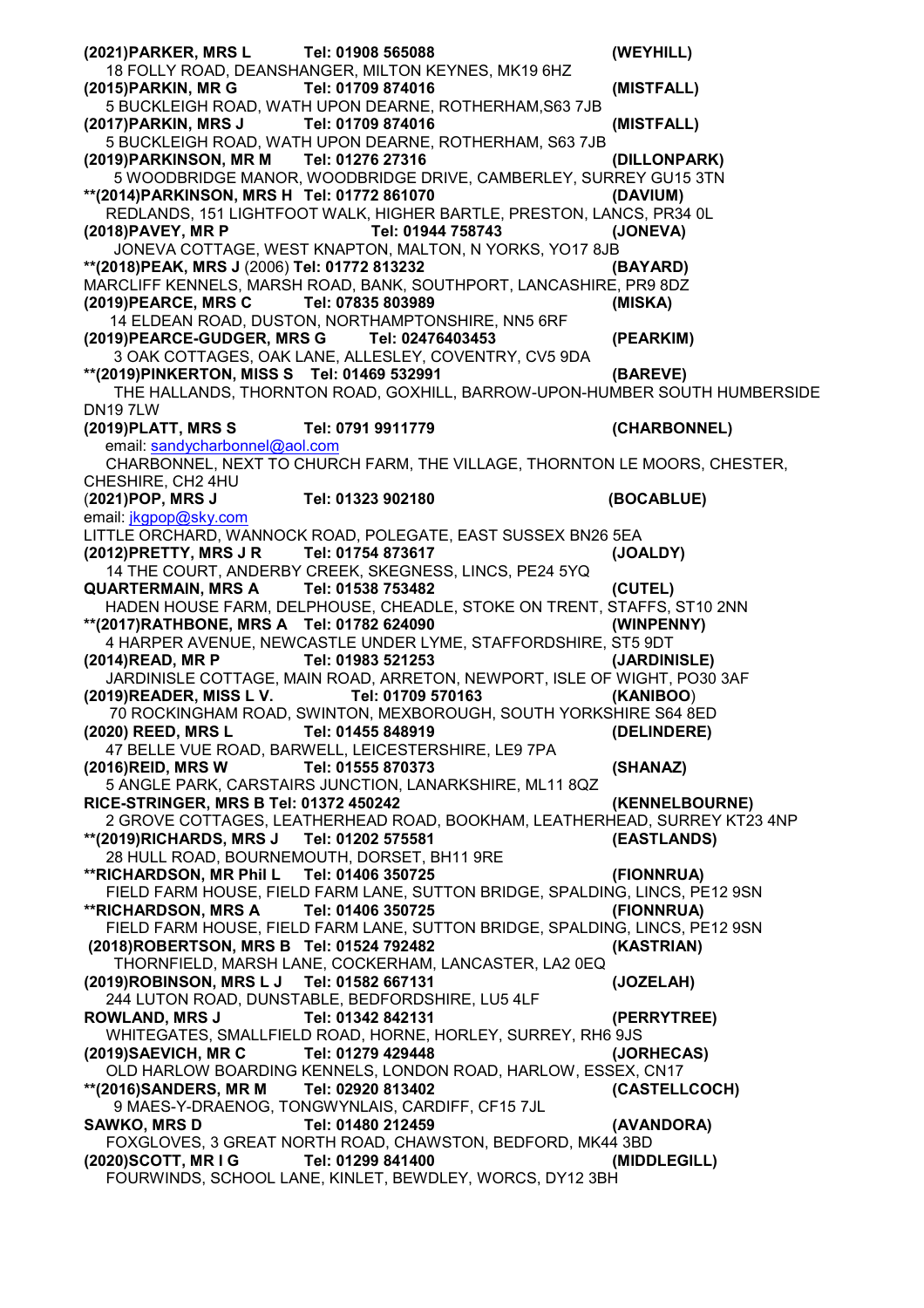**(2019)SHAPLAND, MR D W Tel: 01793 751134 (DERACOR)** THE OLD POST OFFICE, 4 THE STREET, LATTON, SWINDON, WILTS, SN6 6DN **(2019)SHARE-JONES, MRS C Tel: 01384 221007**  PEAR TREE COTTAGE, PEAR TREE LANE, HEATHTON, CLAVERLEY, WV5 7AT **(2019)SHIELDS, MR D W Tel: 01845 577764 (WILHOLME)** CARLTON COTTAGE, DEANS SQUARE, TOPCLIFFE, THIRSK, NORTH YORKSHIRE, YO7 3RT **(2015)SHIELDS, MRS S Tel: 01944 759044 (WILHOLME)** 1 ST ANDREWS COURT, RILLINGTON, MALTON, NORTH YORKSHIRE, YO17 8LG **(2019)SHINKFIELD, MRS S Tel: 0151 677 2008 (NOTRELLA)** WILLOW NOOK, 27A MANOR DRIVE, UPTON, WIRRAL, MERSEYSIDE, CH49 6JE<br>2015)SHORT, MRS Thel: 01424 752971 (PARKMIST) **\*\*(2015)SHORT, MRS T Tel: 01424 752971 (PARKMIST)** 153 OLD ROAR ROAD, ST LEONARDS-ON-SEA, EAST SUSSEX, TN37 7HH **(2017)SIMMONDS, JANE Tel: 01594 544348 (SHENMORE)** SHENMORE, MORSE ROAD, DRYBROOK, GLOUCESTERSHIRE, GL17 9AT **\*\*SMALL, MR N Tel: 01633 263517 (TASHANN)** 35 TUDOR ROAD, NEWPORT, SOUTH WALES, NP9 7JU **\*\*(2021)STAFFORD, MR R Tel: 01792 797404 (FARNFIELD)** 193 PENIEL GREEN ROAD, LLANSAMLET, SWANSEA, SOUTH WALES, SA7 9BA **(2021)STEELE, MR G Tel: 01772 768873 (ZIENNE)**  2, WHITE MEADOW, LEA, PRESTON, LANCASHIRE, PR2 1XC **(2012)STEEPLES, MRS C Tel: 01271 328599 (CASROD)** 21 PAPAVER CLOSE, FREMINGTON, BARNSTAPLE, DEVON EX31 3FQ **\*\*(2017)STEWART-RITCHIE MRS D Tel: 07740679808 (GWENDARIFF)**  GWENDARIFF, NUT HILL ROAD, MOIRA, CRAIGAVON, COUNTY ARMAGH BT67 0PH<br>**STONIER, MISS Y** Tel: 01386 861316 (REINOTS) **STONIER, MISS Y Tel: 01386 861316 (REINOTS)** BERKITT, CHURCH LANE, LOWER MOOR, PERSHORE, WORCS, WR10 2PJ **\*\*(2018)STRUDWICK, MR R Tel: 01483 827122 (BURPHAM)** 31 GLENDALE DRIVE, GUILDFORD, SURREY, GU4 7HZ **STRUTHERS, MISS M Tel: 01968 660460 (DAYDAWN)** KETTLESHILL FARM, WEST LINTON, PEEBLESSHIRE, EH46 7HA<br>119)SWEENEY, MRS Marchill 191617 900875 **(2019)SWEENEY, MRS M Tel: 01617 900875 (MARIONSWOOD)** 36 ST MARYS ROAD, WALKDEN, MANCHESTER, M28 5RF **\*\*(2018)SWIGCISKI, MRS L Tel: 01785 815676 (COSALTA)** 29 BUTTERMERE CLOSE, YARNFIELD, STONE, STAFFS ST15 0GN **\*\*(2018)SWIGCISKI, MISS S Tel: 07785520410 (COSALTA)** 9 BROOKVALE CLOSE, YARNFIELD, STONE, STAFFS ST15 0GL **\*\*(2015)TAIN, MRS L Tel: 01484 640755 (TAIMERE)** 19 CROSS HOLLINS, WELLHOUSE, HUDDERSFIELD, HD7 4JJ **(2019)TELFORD, MR D Tel: 01268 952367 (COURTMASTER)** 39 SPENCER ROAD, BENFLEET, ESSEX, SS7 3ET **(2020)TELFORD, MRS S Tel: 01268 952367 (COURTMASTER)** 39 SPENCER ROAD, BENFLEET, ESSEX, SS7 3ET<br>2018)THIRLWELL, MR J Tel: 01914 887168 **\*\*(2018)THIRLWELL, MR J Tel: 01914 887168 (FERNDEL)** WHICKHAM HILL SOUTH, WHICKHAM HIGHWAY, GATESHEAD, TYNE & WEAR, NE11 9QL **(2020)THOMAS, MS E Tel: 01664 567640 (CLARAMAND)** WEST VIEW COTT, POTTER HILL, NOTTINGHAM RD, MELTON MOWBRAY, LEICS, LE13 0NX **\*\*THORN ANDREWS, MRS Z Tel: 01905 820720 (DRAKESLEAT)** DRAKESLEAT, BESTMANS LANE, KEMPSEY, WORCESTERSHIRE, WR5 3PZ **(2020)TODD, MR D Tel: 01506 880191 (CHATAWAY)** DREGHORN LODGE, MID CALDER, LIVINGSTON, WEST LOTHIAN, EH53 0EA **(2021)WARD, MRS B Tel: 01832 293432 (WENSUM)** WENSUM HOUSE, HEMINGTON, PETERBOROUGH, CAMBS, PE8 5QJ **\*\*(2014) WARD, MRS J A Tel: 01132 526560 (MIANJA)** PROSPECT COTTAGE, 98 BANK STREET, MORLEY, LEEDS, LS27 9HY<br>7)WARRINGTON, MRS S Tel: 01293 852907 (ZAKOVA) (2017)WARRINGTON, MRS S Tel: 01293 852907 2 FAY COTTAGES, FAYGATE LANE, HORSHAM, WEST SUSSEX RH12 4SN **(2020)WEBB, MR R Tel: 07531583667 (SPEECHOUSE)** WILLOWTREE COTTAGE, 6 IVY ROW,BRITHDIR, NEW TREDEGAR, GWENT, NP24 6JU **WEBB, MRS BA Tel: 07531583667 (SPEECHOUSE)** WILLOWTREE COTTAGE, 6, IVY ROW,BRITHDIR, NEW TREDEGAR, GWENT, NP24 6JU **(2018)WELCH, MRS C Tel: 01439 770793 (CARHOWEL)** DUNROAMIN, GALE LANE, NAWTON, YORK, YO62 7SD **(2017)WEST, MRS C Tel: 01162 866602 (SHEIGRA)** SHEIGRA, MOORES LANE, ENDERBY, LEICESTER, LE19 4AN